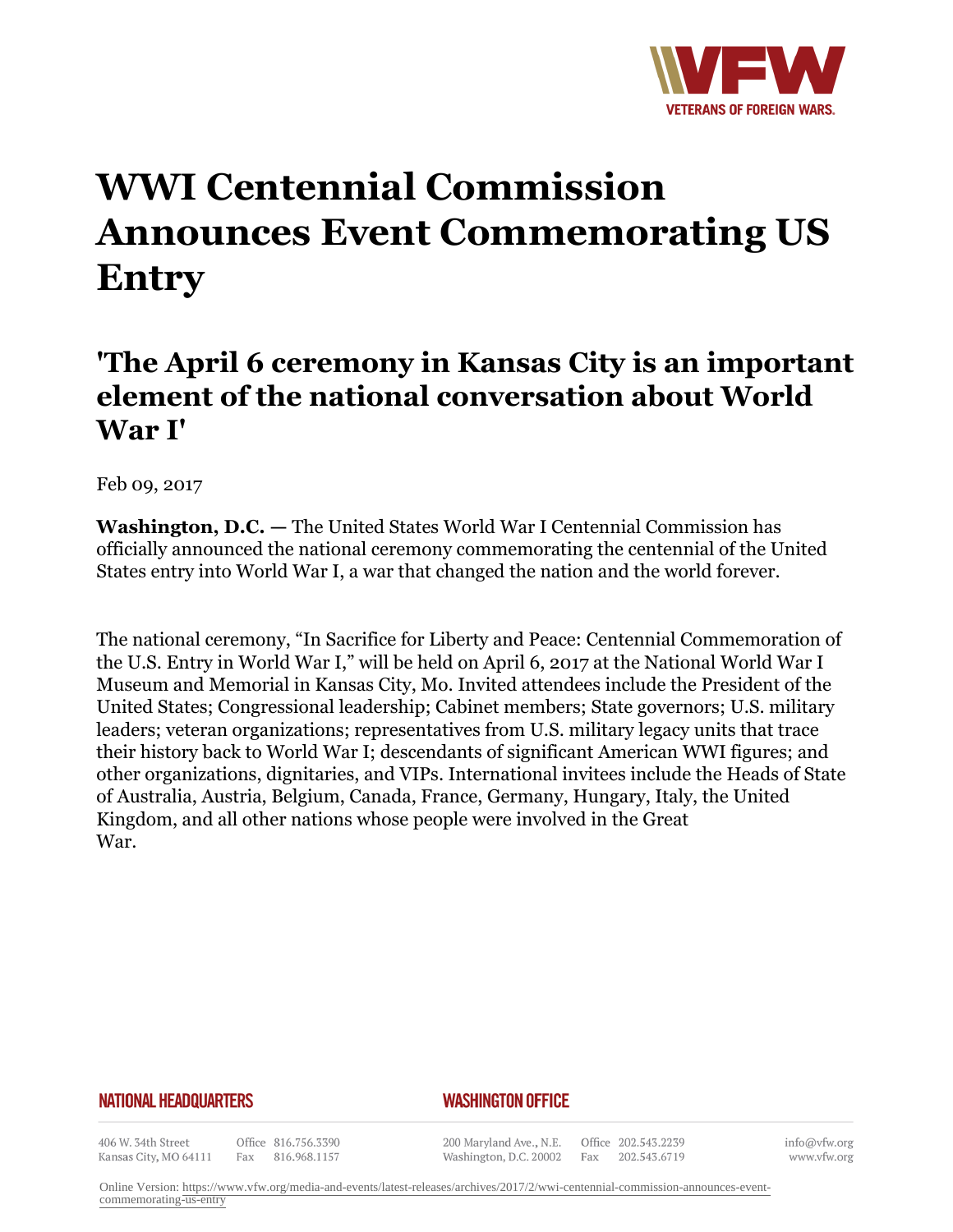

On April 6, 1917, after much debate, the United States entered World War I. The ceremony in Kansas City, and complementary events around the nation, will encourage every American to reflect on what that moment meant, how it continues to influence the nation, and how every American family, then and now, is linked to that perilous time.

"The April 6 ceremony in Kansas City is an important element of the national conversation about World War I," said Dan Dayton, executive director of the World War I Centennial Commission. "Why should we care? Because we are all products of World War I. The entire country was involved— everyone has a story. The Commission's goal is to inspire you to find your personal story and connection."

"In Sacrifice for Liberty and Peace: Centennial Commemoration of the U.S. Entry in World War I" will consist principally of the reading of passages from significant and representative American writings of a century ago about the U.S. decision to enter the war, including selections from speeches, journalism, literature, poetry, and performance of important music of the time. Invited American readers include the President of the United States, Congressional leadership, and descendants of U.S. World War I veterans. Certain Heads of State from other nations are invited to read passages reflecting the reaction of their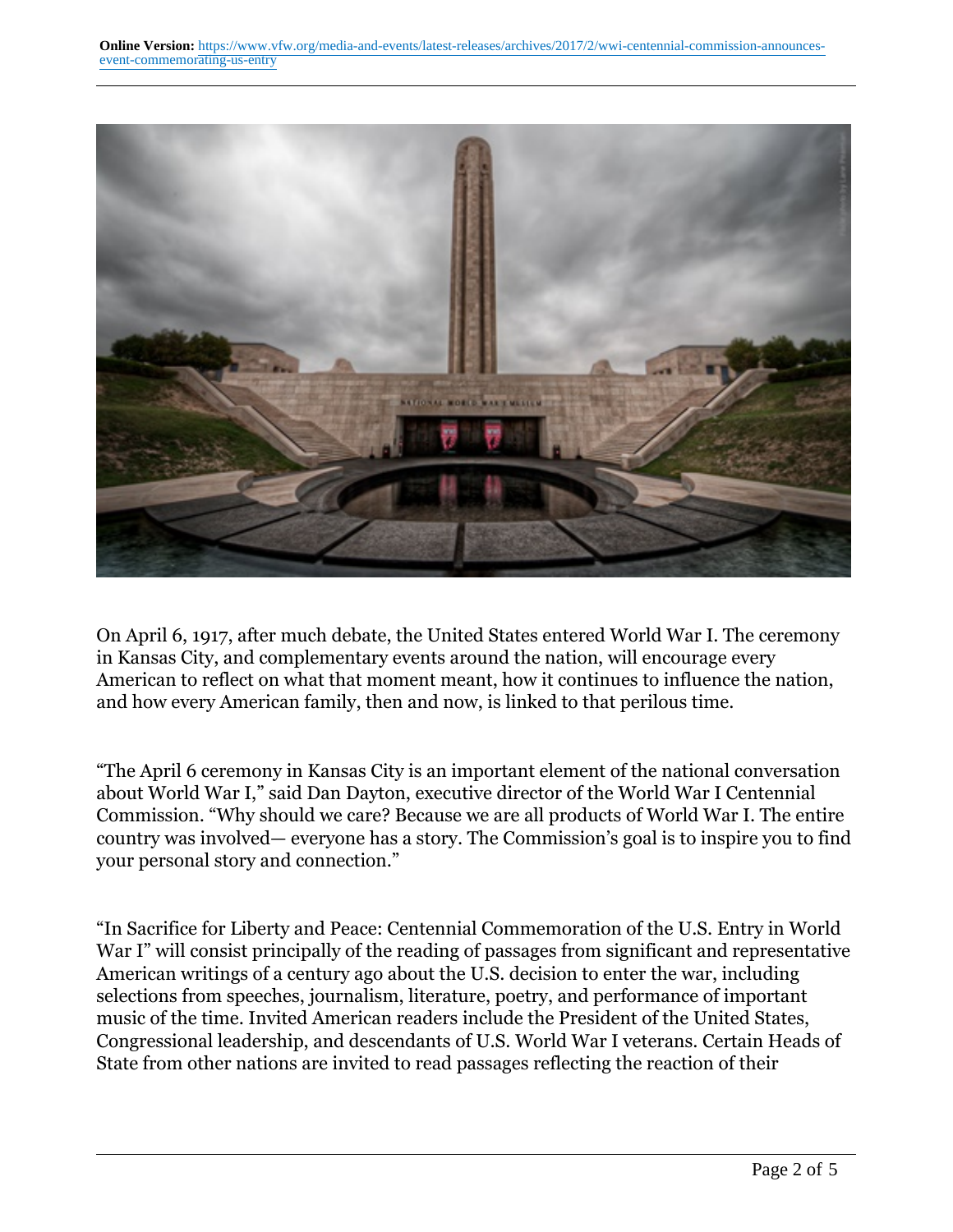respective nations to the U.S. entry into the war in 1917.

The ceremony will also include flyovers by U.S. aircraft and Patrouille de France, as well as a military band, color guard, ceremonial units, and video productions. Students across the nation will participate in this historic event, learning how WWI changed the United States and the world.

America's entry into the Great War created profound change throughout the country. WWI military Historian and archivist at the National Archives and Records Administration Mitchell Yockelson explains that "although the union was again whole after the end of the American Civil War, the United States remained fractured. Recovery was slow until the turning point of reconciliation occurred 52 years later. On April 6, 1917, Americans cast aside past sectional and political differences, donned the same uniform and fought as one under a singular president and field commander in the Great War."

World War I Centennial Commissioner Dr. Monique Seefried said it is critical that the nation remember the momentous events of World War I.

"It is so important to understand the debate that was going on within the United States about entering World War l. In reaching that decision, the nation became united for the first time in decades. Our goal was to bring peace to a world that had become inflamed. The subsequent decisions and actions taken 100 years ago helped shape and define the world we live in today."

Designated by the U.S. Congress in 2004 as the official museum dedicated to WWI, and in 2014 as America's National World War I Museum and Memorial, the Museum is uniquely positioned to host the official Commission event. "It's a fitting tribute to those who served in the Great War that we commemorate the entry of the United States into World War I in the very same place where millions of visitors from across the world have paid tribute for nearly a century," said National World War I Museum and Memorial President and CEO and World War l Commissioner Dr. Matthew Naylor. "The National World War I Museum and Memorial is committed to remembering, understanding and interpreting the Great War and its enduring impact and this event underscores how this calamitous conflict continues to significantly affect everyone to this day."

The ceremony launches an 18-month long commemoration period of the United States'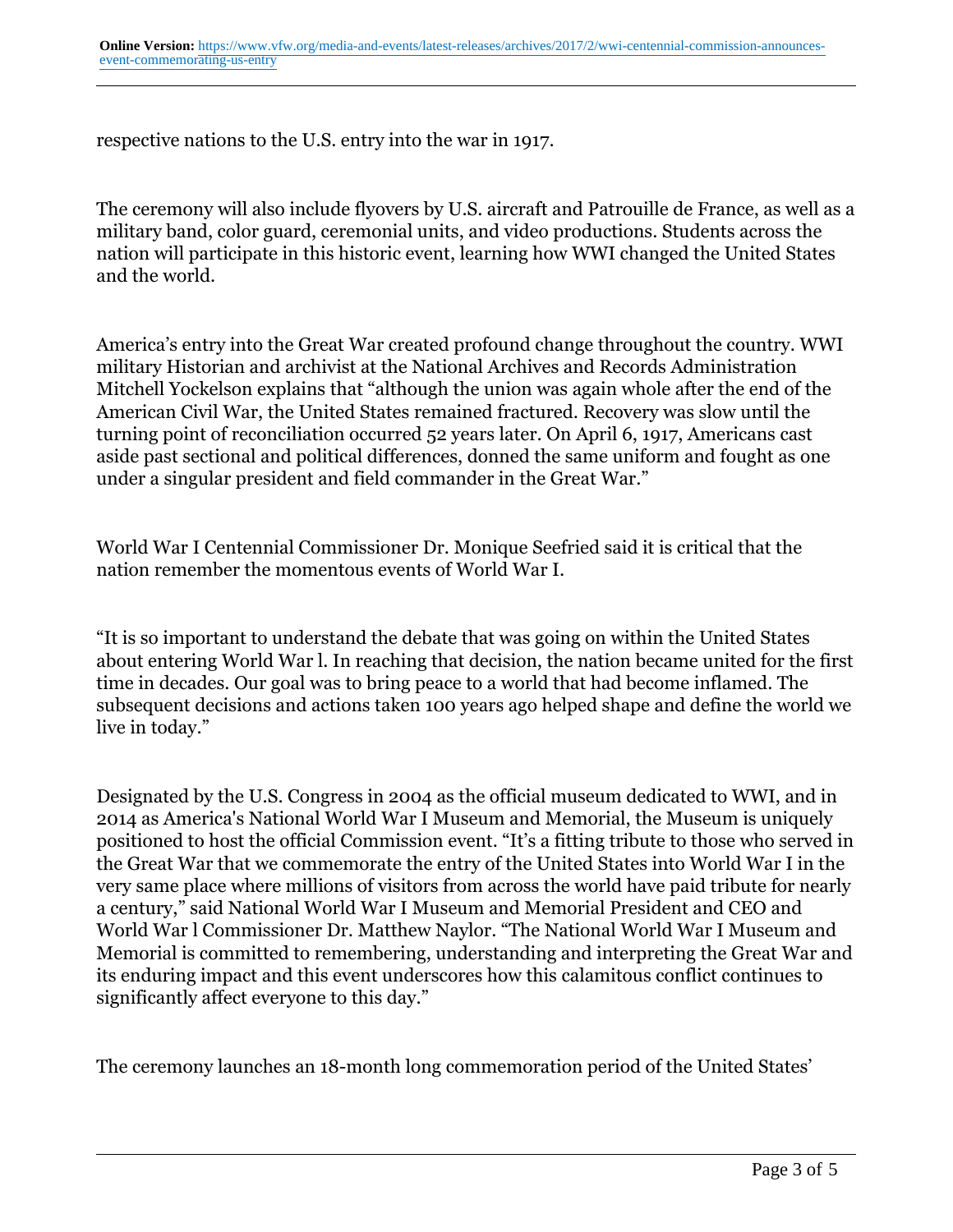involvement in WWI, marked by anniversaries of specific events of the war, including major engagements of U.S. forces, key local dates, and more. More information on key events can be found at ww1cc.org/events.

For additional information or to request an interview with the Commission or its spokespeople, please contact Paulo Sibaja, psibaja@susandavis.com or 202-414-0798.

**About the World War I Centennial Commission**

**The Commission was established by the World War I Centennial Commission Act, passed by the 112th Congress and signed by President Barack Obama on January 16, 2013, and is responsible for planning, developing, and executing programs, projects, and activities to commemorate the centennial of World War I. The mission is to educate the country's citizens about the causes, courses and consequences of the war; honor the heroism and sacrifice of those Americans who served, and commemorate the Great War through public programs and initiatives. To learn more about the Commission activities, visit ww1cc.org/tools.**

**To further the mission, the Commission is leading the effort to build the National World War I Memorial at Pershing Park in Washington, D.C. to honor the 4.7 million American veterans who served. To learn more about the Memorial, visit ww1cc.org/memorial.**

**The Commission's founding sponsor is the Pritzker Military Museum and Library (PMML) in Chicago, Ill. PMML is a nonpartisan research institution dedicated to enhancing public understanding of military history and the sacrifices made by America's veterans and service members. To learn more about PMML, visit www.pritzkermilitary.org.**

#### **About the National World War I Museum and Memorial**

**The National World War I Museum and Memorial is America's leading institution dedicated to remembering, interpreting and understanding the Great War and its enduring impact on the global community. The Museum holds the most diverse collection of World War I objects and**